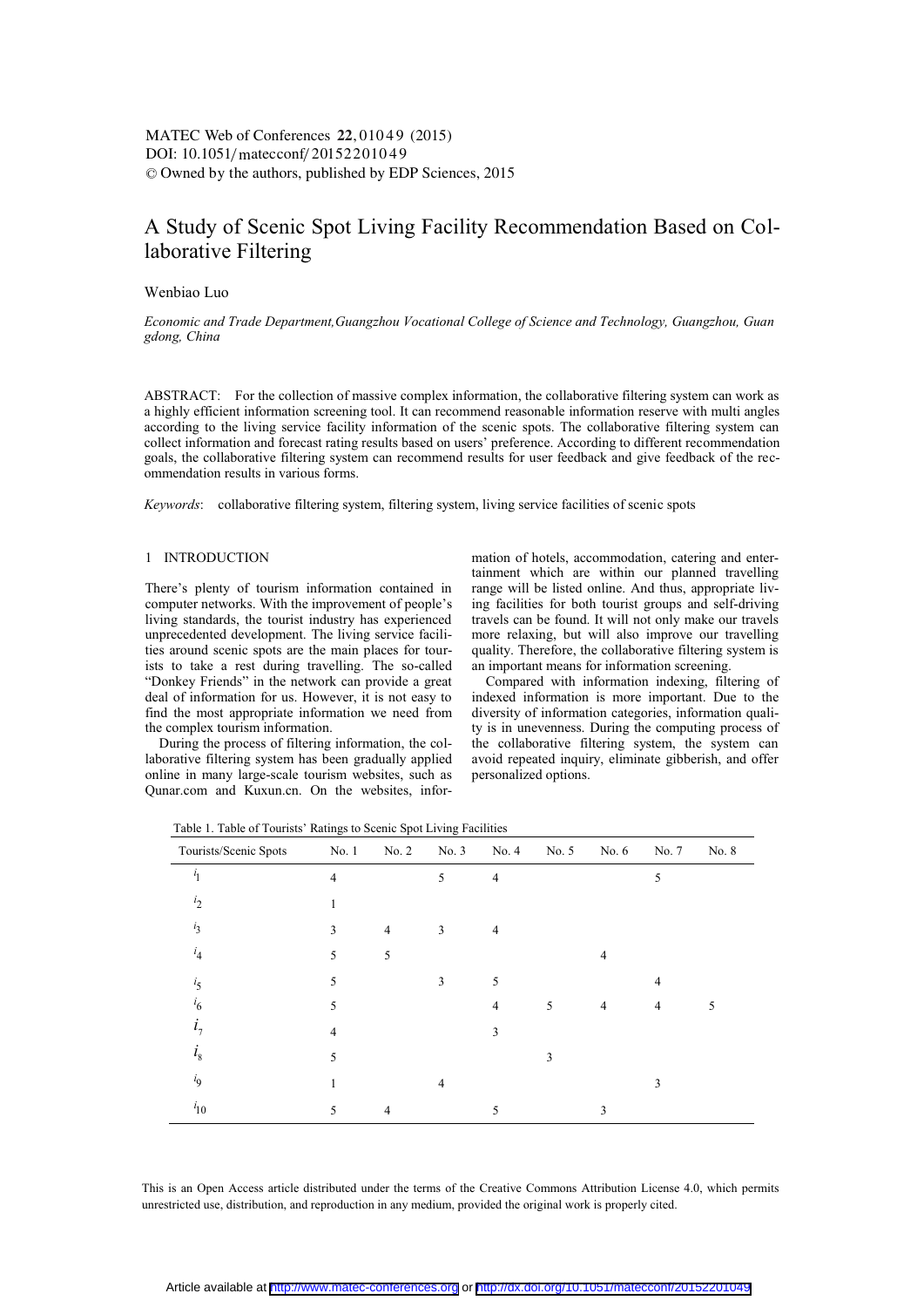## 2 THE ESTABLISHMENT OF COLLABORATIVE **SYSTEM**

Some tourists gave ratings online to some scenic spots in Chengdu. The highest rating for this evaluation is 5. This paper has made random arrangement to these ratings and got Table 1 shown as below.

Take tourism in Chengdu as an example. The set scenic spots for tourism include the followings: No.1 is Songpan; No.2 is Huanglong Temple; No.3 is Jiuzhaigou Valley; No. 4 is Jinli; No. 5 is Du Fu's Thatched Cottage; No. 6 is Mount Qingcheng of Dujiang Dam; No. 7 is Tianfu Square; No. 8 is Huanhua Brook; No. 9 is Wenshu Monastery; and No. 10 is Temple of Marquis.

#### 2.1 *Solving steps of the collaborative filtering algorithm*

(1) This paper firstly establishes the rating matrix to calculate the similarity matrix *S* and the association degree matrix *G* among the scenic spot living facilities.

(2) In order to establish the rating item set *I* for users, read the neighbor set of each item *k* from *G*:

$$
N_i = \{i_1, i_2, \cdots, i_k\}
$$

Screen the preselected item set  $C'$ .

(3) Delete the items which already exist in the item set *I* from  $C'$  and obtain the candidate item set *C* .

(4) Predict users' ratings to the items.

(5) Sort the obtained rating results.

2.2 *The Establishment of the Collaborative Filtering Algorithm Rating System* 

Table 2 The Establishment of the Rating System *Ti*

| Preference | <b>Rating Extent Setting</b> |       |      |        |  |  |  |  |
|------------|------------------------------|-------|------|--------|--|--|--|--|
| Degree     | $0 - 60$                     | 60-80 |      | 90-100 |  |  |  |  |
| Very good  | $\theta$                     | 0     | 0.05 | 0.95   |  |  |  |  |
| Good       | $\theta$                     | 0.05  | 0.9  | 0.05   |  |  |  |  |
| Normal     | 0.05                         | 0.9   | 0.05 | 0      |  |  |  |  |
| Bad        | 0.95                         | 0.05  | 0    | 0      |  |  |  |  |

Establish the following formula according to the rating system:

$$
MAE = \frac{1}{N} \sum_{i=1}^{N} \left| P_i - T_i \right| \tag{1}
$$

 $P_i$  refers to the predicted value obtained in the prediction of scenic spot living facilities; and  $T_i$  refers to the tourists' ratings to the scenic spot living facilities as shown in Table 2.

Conduct random screening of the information shown in Table 1 and obtain Table 3 shown as below.

| Tourists/Scenic<br><b>Spots</b> | No.1 | No. 2 | No. 3 | No. 4 | No. $6$ |
|---------------------------------|------|-------|-------|-------|---------|
| $i_3$                           | 3    |       | 3     |       |         |
| $i_4$                           | 5    | 5     |       |       | 4       |
|                                 | 5    |       | 3     |       |         |
| $i_5$<br>$i_6$                  | 5    |       |       | 4     |         |
| $i_{10}$                        | 5    |       |       | 5     | 3       |

| ------           |   |  |   |
|------------------|---|--|---|
|                  | R |  | E |
| U.               |   |  |   |
| $U_2$            |   |  |   |
| $U_3$            |   |  |   |
| $U_{\mathbf{A}}$ |   |  |   |
|                  |   |  |   |
|                  |   |  |   |

Establish the matrix, in which

$$
S = U_a \times U_a^T \tag{2}
$$

As shown in Table 5

|                   | Table 5 Matrix $U_{\rm g}$ |       |       |       |                              |
|-------------------|----------------------------|-------|-------|-------|------------------------------|
| G                 | U                          | $U_2$ | $U_2$ | $U_A$ | $U_{\boldsymbol{\varsigma}}$ |
| $U_1$             | 31                         | 13    | 19    | 5     | 35                           |
| $U_2$             | 16                         | 29    | 23    | 16    | 13                           |
| $U_3$             | 19                         | 23    | 82    | 8     | 42                           |
| $U_{\mathcal{A}}$ | 9                          | 17    | 9     | 13    | 5                            |
| $U_{\xi}$         | 17                         | 14    | 41    | 5     | 52                           |



Figure 1. Collaborative Algorithm Flow Chart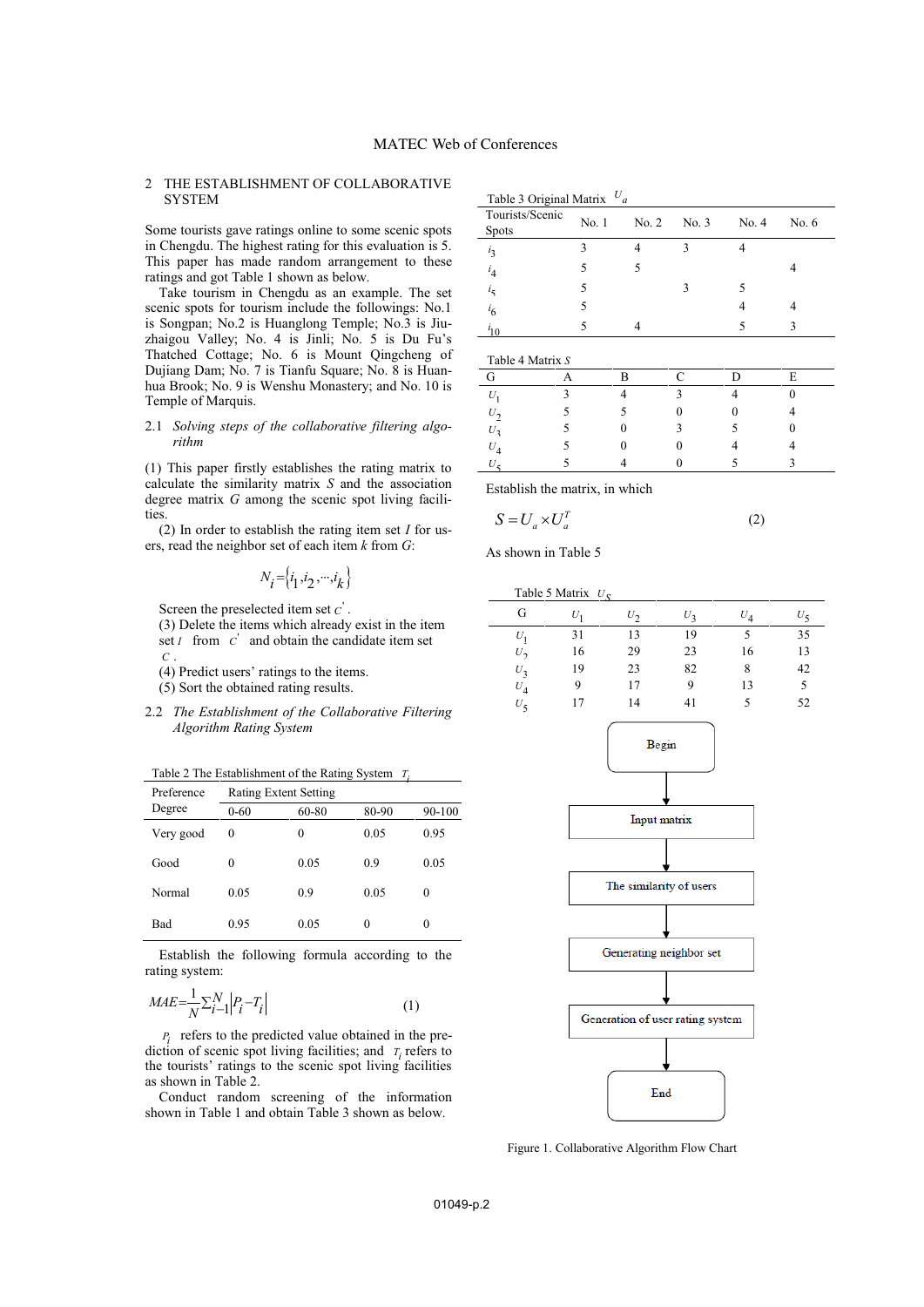Establish matrix  $U<sub>S</sub>$  sharing the same size with matrix S

$$
U_{S}(i,j)=S(i,j)/(S(i,i)\times S(j,j))^{1/2}
$$
 (3)

Obtain matrix  $U_S$  as shown in Table 5.

Table 6. Comparison Matrix

| G              | U    |      | U,   |      |      |
|----------------|------|------|------|------|------|
| $U_1$          |      | 0.45 | 0.35 | 0.38 | 0.90 |
| $U_2$          | 0.45 |      | 0.48 | 0.78 | 0.33 |
| $U_3$          | 0.35 | 0.48 |      | 0.23 | 0.64 |
| $U_4$          | 0.38 | 0.78 | 0.23 |      | 0.18 |
| $U_{\epsilon}$ | 0.90 | 0.33 | 0.64 | 0.18 |      |

Conduct rating examination to the matrix

| $U_S \; = \; \begin{bmatrix} 1 & 0.45 & 0.35 & 0.38 & 0.90 \\ 0.45 & 1 & 0.48 & 0.78 & 0.33 \\ 0.35 & 0.48 & 1 & 0.23 & 0.64 \\ 0.38 & 0.78 & 0.23 & 1 & 0.18 \\ 0.9 & 0.33 & 0.64 & 0.18 & 1 \end{bmatrix}$ |  |  |  |
|--------------------------------------------------------------------------------------------------------------------------------------------------------------------------------------------------------------|--|--|--|
|                                                                                                                                                                                                              |  |  |  |
|                                                                                                                                                                                                              |  |  |  |
|                                                                                                                                                                                                              |  |  |  |
|                                                                                                                                                                                                              |  |  |  |

Normalization processing



# Table 7. RI Value

Obtain:

$$
\lambda_{\text{max}}^{(0)} = 4.038
$$

The judgment matrix can be calculated in a similar way.

Apply coincidence indicators for examination:

$$
CI = \frac{\lambda_{\text{max}} - n}{n - 1} \quad CR = \frac{CI}{RI}
$$

Obtain the judgment matrix *A* ,  $\lambda^{(0)}$ <sub>max</sub> = 4.073, *RI* = 0.9

$$
CI = \frac{4.073 - 4}{4 - 1} = 0.24
$$

 $CR = \frac{CI}{RI} = \frac{0.024}{0.90} = 0.027 < 0.1$  means the inconformity examination for A is effective and the motion is within

the approved range.

## 2.3 *Application of threshold value neighboring method in finding similarity*

Threshold value neighboring method is to find similarity by dividing area coverage, such as dividing the similarity by setting certain radius; or using the nearest neighboring method for summarizing the sets within a certain range.

As regular hexagon is the closest shape to the ideal circle. It can effectively cover the required area in the most reasonable way. Based on the above, the division structure should start from the center of the regular hexagon and extend outwards shown in Fig. 2.

|  |  |  |  | n 1 2 3 4 5 6 7 8 9 10 11                             |  |
|--|--|--|--|-------------------------------------------------------|--|
|  |  |  |  | RI 0 0 0 0.58 0.90 1.12 1.24 1.32 1.41 1.45 1.49 1.51 |  |



Figure 2. Expansion Diagram of the Coverage Field